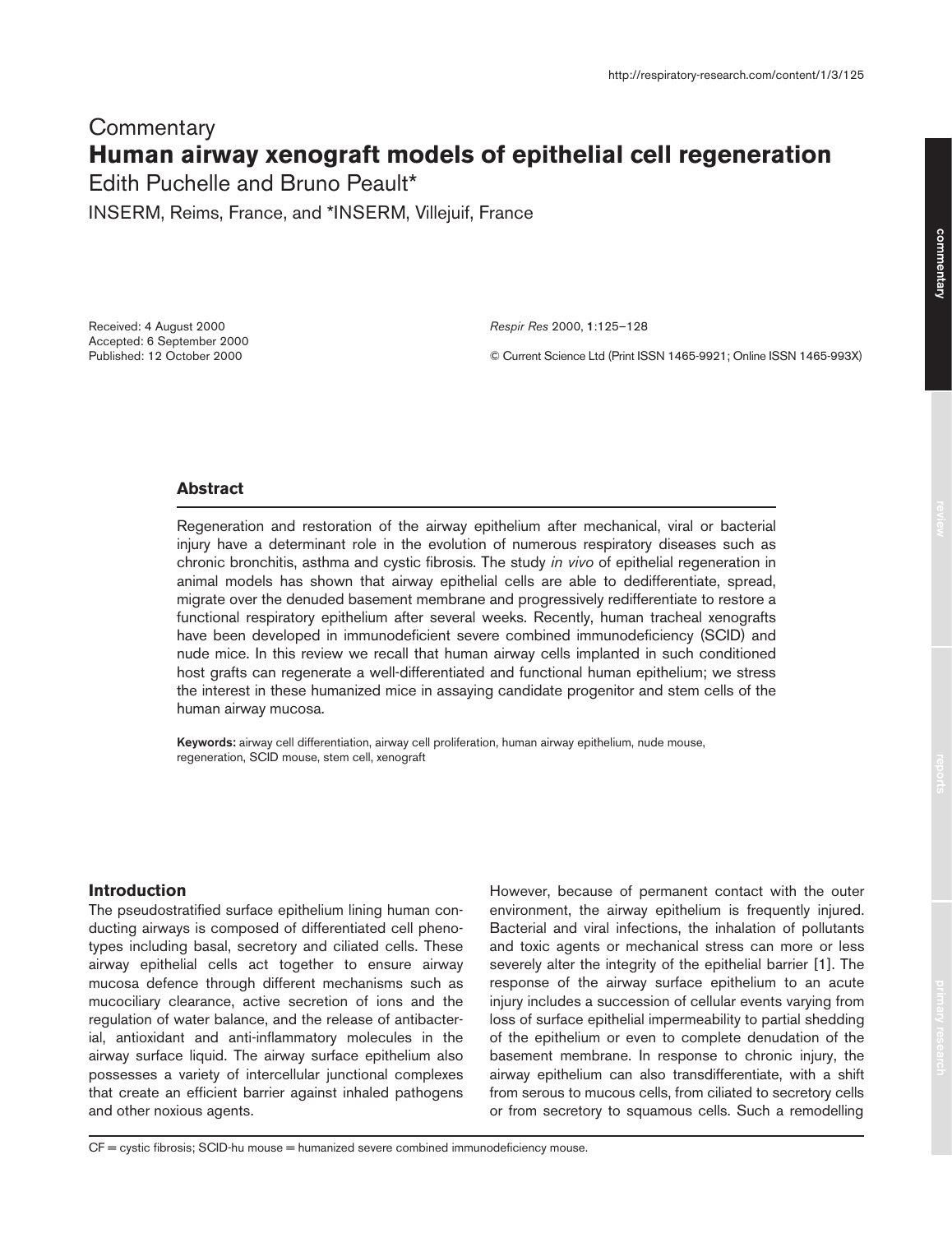illustrates the marked plasticity and capacity of the airway epithelium to regenerate [2].

These transient or permanent alterations in the structure and functions of the airway epithelium after injury have a determinant role in the pathogenesis of numerous respiratory diseases such as chronic bronchitis, asthma and cystic fibrosis (CF).

# **Animal models of airway epithelium regeneration**

A variety of animal models including dogs, rabbits, guinea pigs, hamsters, rats and mice, and different sources of injury (oxidants, cigarette smoke, mechanical injury, and viral or bacterial infections) have been developed. These models of airway epithelium injury and repair *in vivo* point to several common sequential processes of repair and epithelial regeneration, including the following: (1) spreading and migration of the basal cells neighbouring the wound, (2) rapid restoration of tight junctions, (3) premitosis dedifferentiation followed by squamous metaplasia, (4) active mitosis leading to basal and mucous cell hyperplasia, followed by (5) progressive redifferentiation with the emergence of 'pre-ciliated' cells (a mixed phenotype of ciliated and mucous cells) and ciliogenesis, allowing the regeneration of a functional mucociliary epithelium [3].

Regeneration of the hamster tracheal epithelium after mechanical injury has demonstrated rapid re-epithelialization of the denuded epithelium and has shown that cell migration, rather than cell proliferation, occurs first [4]. Epithelial cells at the border of the wounded area are able to dedifferentiate, spread and migrate over the denuded basement membrane to cover the deepithelialized area. Ramphal *et al* [5] have shown that, after infection with influenza virus, complete desquamation of the epithelium occurs within 3 days, whereas regeneration begins within 5 days and is completed in 2 weeks.

Of the three main airway epithelial cell types, basal and secretory cells are known to divide, whereas ciliated cells are considered to be terminally differentiated. Several investigations support the role of basal cells as progenitors [6–9]; others suggest that only secretory cells can regenerate a complete mucociliary epithelium [10].

Animal tracheal xenograft models have also been developed to analyse airway epithelium regeneration and to try to identify progenitor cell subpopulations involved in this process. Inducing a regeneration process in airway epithelial tissue, which is normally characterized by a low turnover, accelerates proliferation and differentiation.

Rat tracheas were denuded of their surface epithelium by repeated cycles of freezing and thawing, then seeded with adult rat tracheal epithelial cells and implanted subcutanenously into immunodeficient nude mice [11]. Within a few days, the inoculated cells re-established an epithelial lining that was at first 'poorly differentiated' but then developed the features typical of the epithelium from which the cells originated. These poorly differentiated cells, which expressed markers of basal cells but not secretory or ciliated cells, seem to have a pivotal role in the regeneration–differentiation process. Secretory cells sorted by flow cytometry from the rat trachea seem to have a greater colony-forming efficiency than basal cells, and hence could be stem cells [12]. Conversely, in other studies, basal cells elutriated from rabbit trachea acted as basal cells and gave rise to secretory and ciliated cell types in the host trachea [7].

Submucosal gland cells might also be important in the renewal of the airway epithelium. The group of S Randell and J Dorin [13] found a distinct population of cells expressing high levels of keratin gene and protein in the ciliated ducts of the murine trachea. Because injury is needed to recruit stem cells into division, they damaged the tracheal epithelium and analysed stem cell divisions by injecting bromodeoxyuridine during injury and repair. At 3 and 6 days after injury, bromodeoxyuridine-positive epithelial cells were present along the entire tracheal length in all cells (whether luminal, intermediate or basal cells). By 3 months after injury, the surface epithelium adjacent to gland openings contained bromodeoxyuridine-positive basal cells, suggesting the presence of a stem cell niche in the ciliated ducts. After the removal of surface epithelium, cells migrated from glands to repopulate the tracheal epithelial surface. These results are in agreement with those of Engelhardt's group, which has shown in the newborn ferret that the expression of Lef1 marks early submucosal gland progenitor cells [14].

All these studies *in vivo* suggest that several categories of stem cell and progenitor cell, including columnar, basal and ciliated duct cells, can participate in airway epithelium regeneration and renewal. Nevertheless, histological differences exist between human airways and those of other animal species, raising doubts as to the relevance of the latter as models. Mouse tracheal epithelium is composed mainly of ciliated and Clara cells, the latter being present only in human distal airways, and only a few submucosal gland cells are identified at the upper tracheal level in mice.

# **Human airway xenograft models of maturation and regeneration**

A first approach to identify and trace progenitors of human airway epithelium was adapted by Engelhardt *et al* [15] and Zepeda *et al* [16] from the animal model *in vivo* described previously by Shimizu *et al* [11]. They introduced dissociated human airway epithelial cells into a recipient rat trachea depleted of its own epithelium, which was then grafted into a partly xenotolerant nude mouse.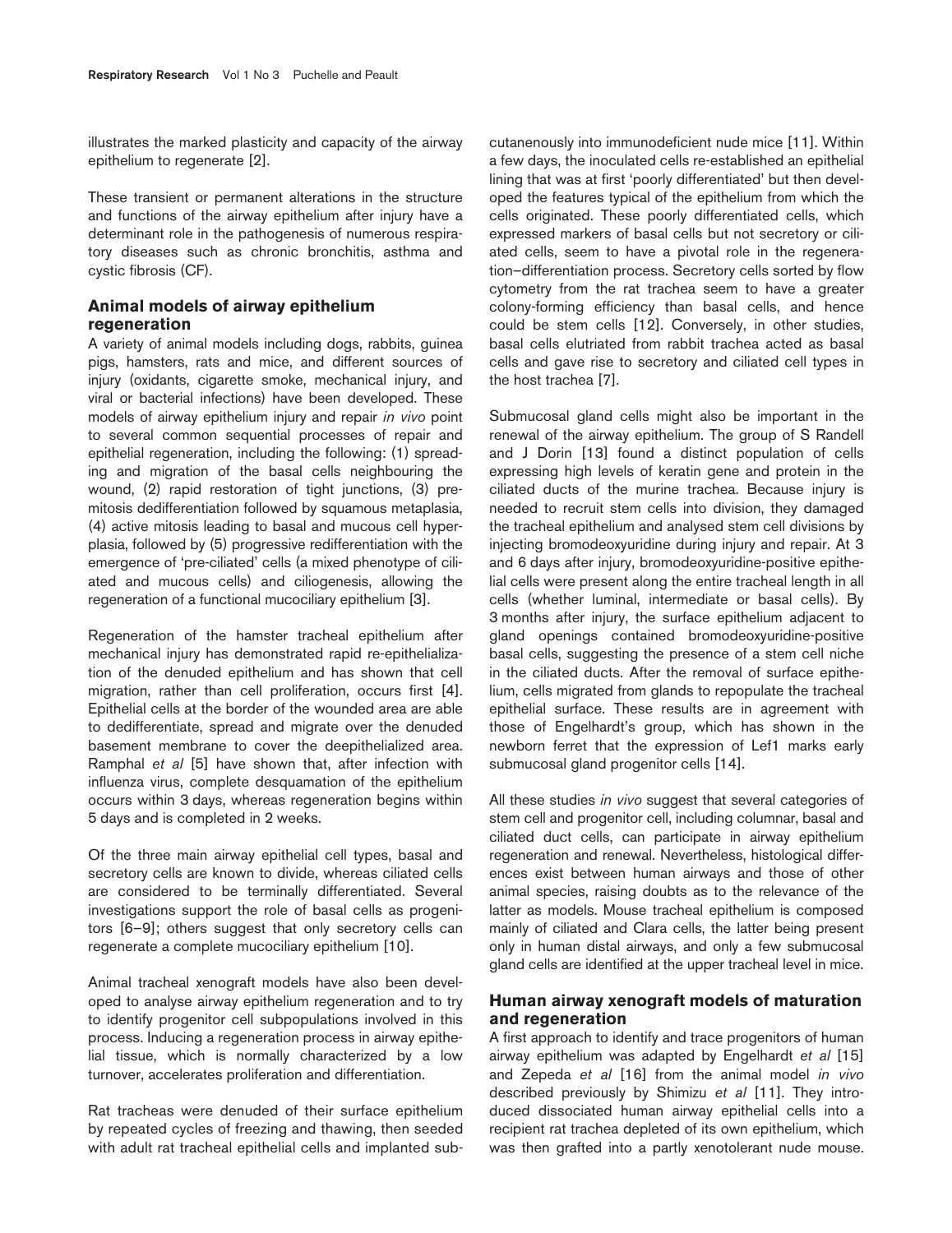## **Human fetal airway xenografts in SCID mice**

We have described another model of human airway development *in vivo* relying on the transplantation of embryonic and fetal lung rudiments into xenotolerant SCID mice [18]. Proximal or distal airway primordia grew rapidly in SCID mice and differentiated fully after 6–12 weeks into tracheal or pulmonary structures, including a pseudostratified ciliated and secretory surface epithelium, submucosal glands and cartilage rings as well as alveolar structures and interstitium. Irrespective of initial stages of development, fragments of human fetal tracheas implanted subcutaneously into SCID mice developed as closed fluid-filled xenografts, lined on their whole inner surface with a pseudostratified and secretory epithelium. The presence of airway fluid inside the lumen of these tracheal grafts resulted from surface cell and submucosal gland secretion and from transepithelial active transport of ions and water. The bioelectric properties of these human tracheal grafts implanted in SCID mice were stable over several months and showed that the mature and well-differentiated lining epithelium acted as a selective barrier to ion transport [19]. Xenografts were similar to postnatal normal airways with respect to transepithelial potential difference, short-circuit current and transepithelial resistance as well as to responses to amiloride, forskolin and extracellular ATP. A lower baseline electrogenic ion transport activity, similar to that described in CF postnatal airways, was observed in CF fetal grafts [19].

This surrogate model of uninfected human airways might be relevant to a characterization of the early phase of inflammation in CF airways [20]. Before any infection, we observed an inflammatory imbalance, characterized by a higher intraluminal content of interleukin-8 and significant accumulation of leucocytes in the subepithelial region of the CF airways grafts. No histological abnormality was observed until these CF tissue grafts were challenged with *Pseudomonas aeruginosa*. After intraluminal infection, rapid and massive transepithelial migration of leucocytes occurred in CF airway grafts, associated with epithelial exfoliation facilitating the access of bacteria to adherence sites on exposed basal cells and basal lamina. One limitation of this model remains that the xenograft is not exposed to air and probably mimics the prenatal rather than the postnatal human airway environment.

## **Humanized SCID (SCID-hu) mice as an assay for airway epithelium progenitor cells**

In one of the latest developments of the model [21], human airway grafts in SCID mice were repopulated with allogeneic epithelial cells. First, we seeded host grafts, from which native epithelium had been eliminated by several rounds of freezing and thawing, with total epithelial cells dissociated enzymically from developed airways. The recovery of a fully differentiated mucociliary epithelium ensued in all cases, whereas autonomous regeneration did not occur in control unseeded grafts. We confirmed the donor origin of newly formed epithelia in sex-mismatched combinations of host and donor tissues.

In the same experimental setting we then used as a donor tissue the endodermal pouch dissociated from the 5–7 week embryonic lung rudiment, which is a homogenous population of respiratory epithelium stem cells. Such early Anlagen also replenished the denuded host grafts with the full spectrum of surface epithelial cells and glands [21]. These experimental results demonstrate that candidate airway epithelial stem cells can be assayed functionally in SCID-hu mice. The search for molecular markers discriminating such progenitors is being actively pursued.

# **Human adult airway epithelial regeneration in a humanized nude mouse model**

We recently explored [22] regeneration and maturation in the adult human airway epithelium, adapting the tracheal xenografts in nude mice initially developed by Engelhardt *et al* [15]. Epithelial cells dissociated from human nasal polyps were seeded into the lumen of rat tracheas denuded of their own epithelium by successive cycles of freezing and thawing. The rat tracheas, tied at their distal end to sterile polyethylene tubings, were inoculated with the human adult epithelial cells and implanted subcutaneously in the flanks of recipient nude mice. We analysed, in terms of cell proliferation and the differentiation and integrity of the epithelial barrier, the sequence of events involved in the regeneration of the human airway epithelium, which were partly similar to those described in epithelium regeneration after airway injury. At 3 days after implantation in nude mice, tracheas were partly repopulated with a flattened non-ciliated and poorly differentiated untight epithelium. By the end of the first week, cell proliferation produced on the entire surface of the host rat trachea a squamous-type epithelium that was stratified into multiple layers and tightly sealed.

This squamous epithelium phenotype, which represents a highly protective phenotype previously described after injury, does in fact reflect a protective dynamic regenerative process. During the following weeks, cell proliferation decreased markedly and the epithelium became progressively columnar, secretory and ciliated but was still partly untight, although it was already polarized. We also confirmed that in normal airway epithelium, expression of the CF transmembrane conductance regulator protein (CFTR) was related to epithelium differentiation and was detected at the apical domain of ciliated cells only when the epithelium was